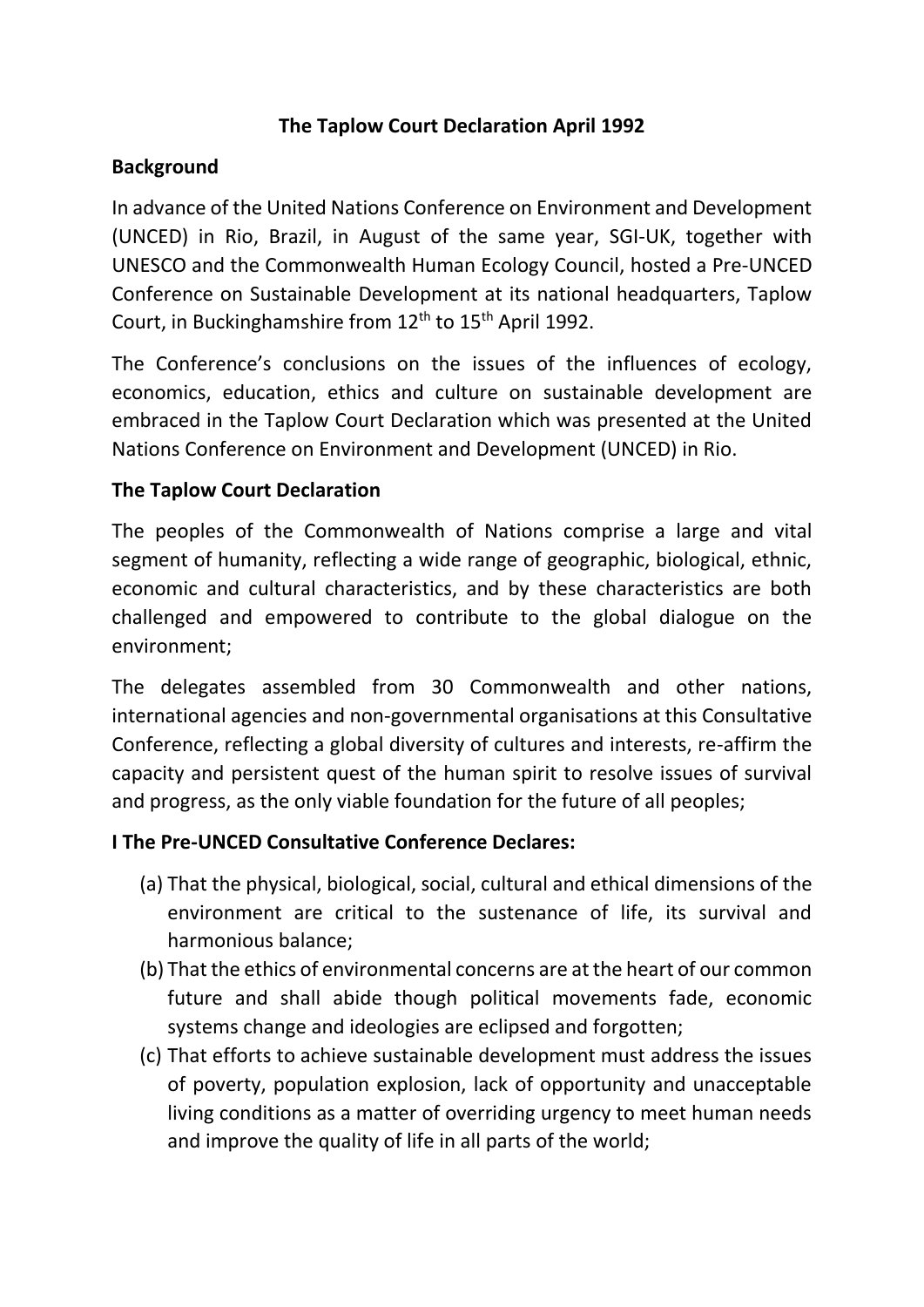- (d) That Environment and Development must be sustained on the basis of the recognition of the interdependence and reciprocity of all life and on the unity and solidarity of humankind;
- (e) That the fundamental ethical postulates of a new world order for Sustainable Development must be based on principles of equity and a universality of commitment measured through the achievement of a better quality of life for all peoples of the world;
- (f) That sustainable development for the whole world and for all its people can be achieved only on the basis of spiritual values, scientific knowledge, technological capacities, cultural exchange and enhanced communication capabilities, the promotion of government integrity and the creation of appropriate legal frameworks, all intertwined and woven into a Universal Ethic of Human Ecology which alone can close or reduce the gaps created by disparities, conflicts of interest, tensions, alienation and violence;
- (g) That the building of bridges through dialogues embracing cultures, faiths, genders and generations is a means to raise awareness and share knowledge and experience of the connection between humankind and the environment and to achieve respect for the diversity and the distinctiveness of cultures and environments, thereby constituting the foremost task on the global agenda;
- (h) That an emphasis on environmental ethics in education is prerequisite to the resolution of threats to the survival of local diversity and the achievement of global stability, and is essential for the rediscovery and rehabilitation of human dignity and individual responsibility;
- (i) That every effort must be made through environmental education to ensure that local knowledge, awareness, attitudes, participation and ethical responsibility are integral to the progress of development, the enhancement of the quality of life and the prudent use of natural resources, thereby resisting the drift to wasteful and profligate patterns of consumption;
- (j) That effective mechanisms to ensure enhanced accountability for activities transcending national boundaries must accompany the global harmonisation of cultural and ethical policies on the environment;
- (k) That recognition of the unique perspectives of the indigenous peoples of the world, the original ecologists, is vital to an understanding of the intrinsic qualities of the environment and its management, and as a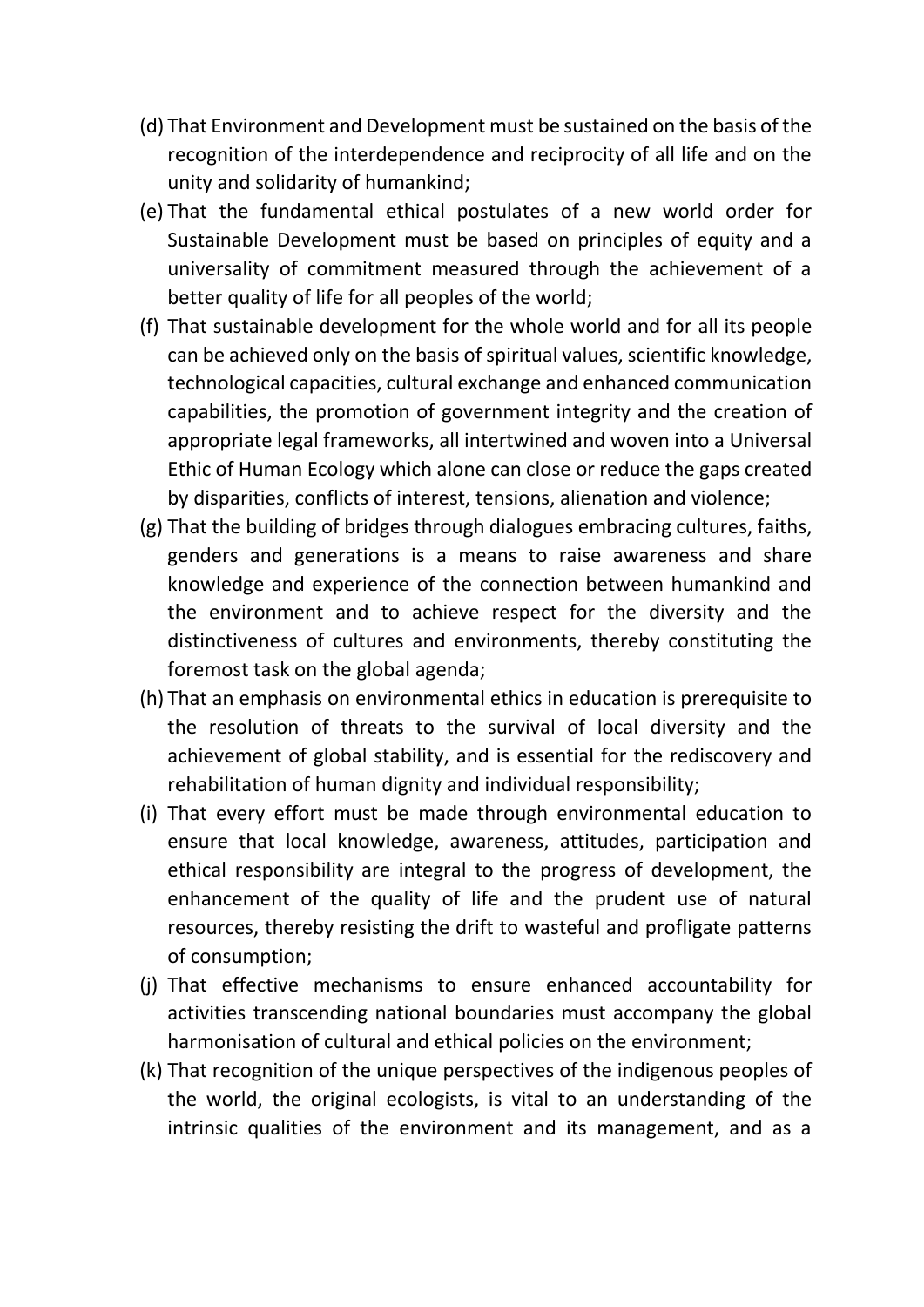counterweight to contemporary notions of progress defined exclusively in terms of economic development;

- (l) That the role of women rooted in their traditional and profound understanding of the environment and concern for life must be extended and enhanced;
- (m) That the spirit and energy of youth, to whom the future belongs, must be mobilised as an essential component of a driving force for Sustainable Development; and

# **II The Pre-UNCED Consultative Conference recommends to UNCED: the consideration** *inter alia* **of the following suggestions made during the course of the deliberations of the Consultative Conference:**

- 1. To set up a Task Force for the preparation of a United Nations Covenant on Environment and Development and to secure its promulgation for the safeguarding of environmental human rights, entitlements and obligations, to establish and confirm the legitimacy of collective international environmental action, to facilitate advisory and financial assistance for sustainable development and to constitute an international mechanism for the monitoring of activities affecting the environment; human ecology and environmental education should be fostered as a measure for achieving it;
- 2. To reinforce and reorient United Nations organisations responsible for both Environment and Development;
- 3. To improve international co-operation, monitoring and funding of sustainable development plans and projects for the advancement of environmental protection, by requiring all countries receiving financial and technical aid to have a greater accountability than hitherto, so as to achieve by the  $21^{st}$  Century greater efficiency in government, which was emphasised by the Conference as being essential to ensure that funds are received by and benefit the people for whom, and the purpose for which, they are intended;
- 4. To encourage political commitment to the resolution of those issues of world trade, poverty, economic disparity and population growth which inhibit progress towards an ecologically sustainable world order;
- 5. To provide for promotion of research, education and communication in all parts of the world in respect of Environment and Development, and to facilitate through environmental education a global awareness of Sustainable Development and encourage non-governmental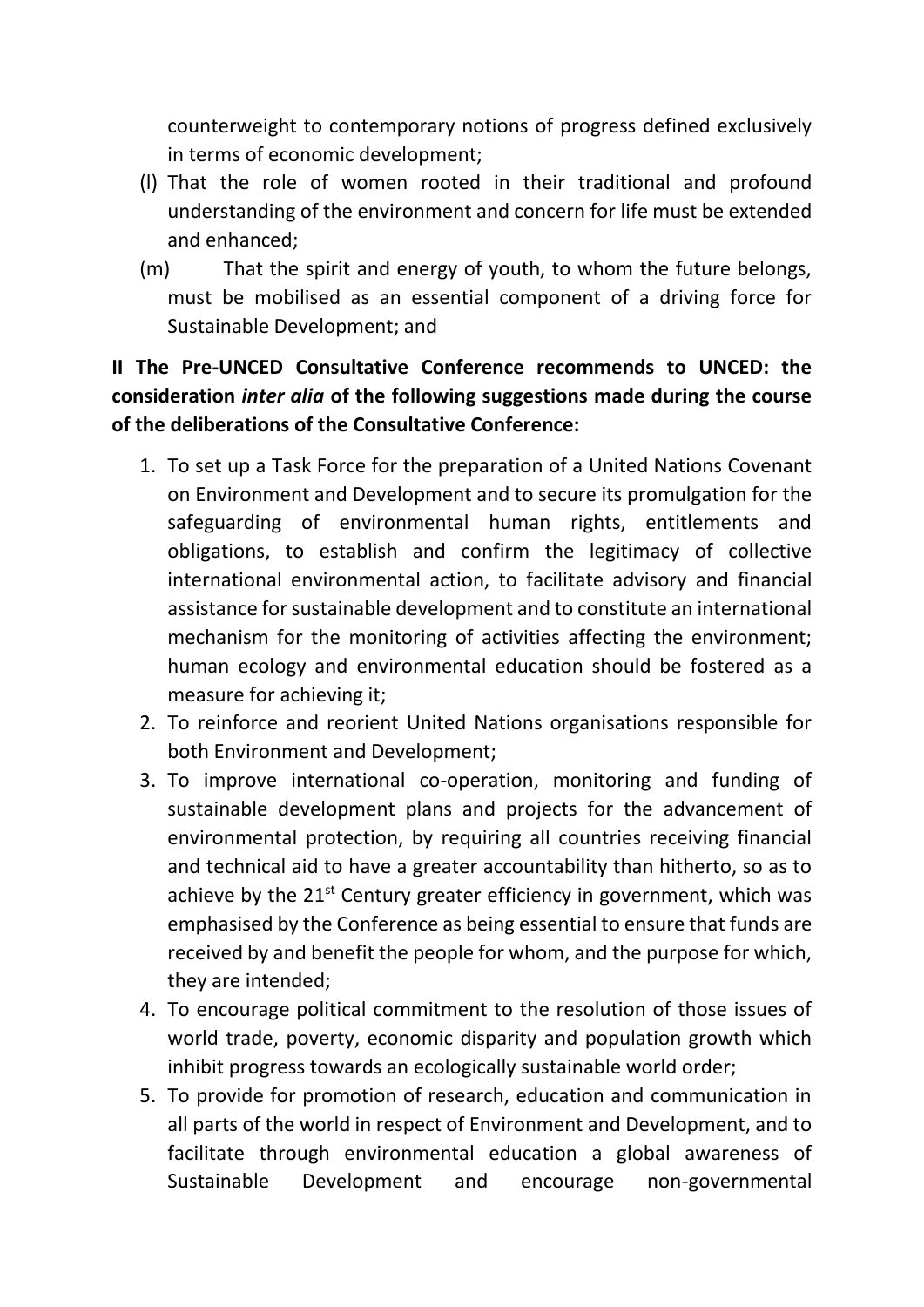organisations to research, assess and otherwise support environmental and developmental issues and to foster an informed public opinion, strengthened political will and enhanced environmental vigilance and accountability;

- 6. To encourage the international community to respond adequately to world-wide concern for the dangers of pollution from nuclear contamination; and to take practical measures in reducing and finally eliminating such dangers;
- 7. To strengthen world-wide concern at the grave threat to island states' survival and to low lying coastal territories due to rise of sea level as a result of global warming. To ensure international respect for the special relationship between island communities and their environment, including the depletion of marine resources;
- 8. To promote an international networking of organisations concerned with environmental education, thereby promoting an environmental ethic and culture in the application of science and business;
- 9. To formulate principles of international law relating to ecocide as an offence against humanity and to its prevention involving punishment; to establish minimum standards of environmental rights and obligations; and to build up a climate conducive to reverence for life and non-violence, to preserve and foster human ecology as a basis of peace and justice in the new world order;
- 10.To establish a UN Youth Development Fund to promote cross-cultural dialogue and to support youth action for environment and development;
- 11.To strengthen the important role of women by facilitating advisory and financial assistance for projects serving to define and enhance their contribution to the developing world order;
- 12.To consider ways and means for the effective implementation of international conventions relating to trade and industrial waste and other environmental issues of global consequence and to empower appropriate agencies to review, monitor, report and take necessary enforcement action;
- 13.To promote global freedom of access to environmental information, including disclosure of cross-border transactions;
- 14.To institute an international environmental complaints system, and to create an international forum or court for resolution of environmental disputes and the redress of environmental grievances;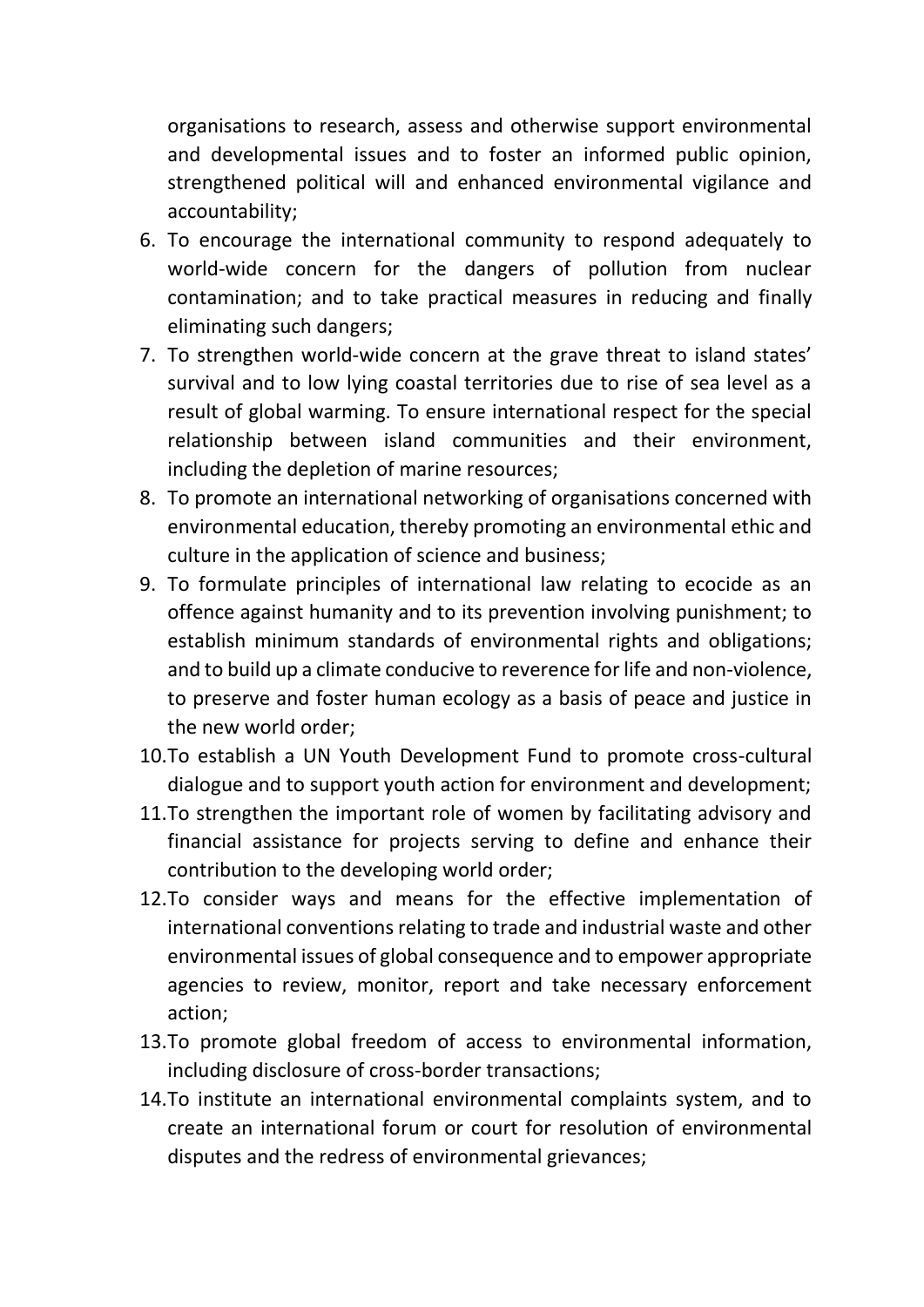- 15.To institute an international system of environmental management, assessment and reporting, through which the nature and status of governmental and industrial activities affecting the environment become subject to public accountability, in relation for example to the redirection of flight capital and to national budgeting for environmental needs;
- 16.To reinforce global awareness of the devastation caused to mankind by natural calamities such as floods, cyclones, tornadoes, tidal bores, etc, and to undertake prompt and effecting measures in preventing them, or in reducing their intensity;
- 17.To consider ways and means for taking into account local knowledge, indigenous viewpoints and participation of local peoples in the sustainable development programmes, particularly in the light of the principles and objectives of Human Ecology and environmental education, with special attention to strengthening the sense of inter-generational responsibilities;
- 18.To encourage the systematic recording and documentation of ethical education and cultural values, experiences and perceptions of the people of the world in respect of the environment;
- 19.To facilitate the necessary funding, including the utilisation of the 'peace dividend' for the realisation of sustainable development programmes through the application of the principles of human ecology and environmental education and to devise a method of environmental bookkeeping which would provide financial credit for constructive environmental action;

#### **III The Pre-UNCED Consultative Conference invites UNCED**

20.To recognise the value of the Commonwealth/Guyana Iwokrama Rainforest Programme (which underlines the need for the regeneration of tropical forests as crucial to the survival of biodiversity and global ecosystems) as a model for internationally supported initiatives for sustainable tropical forestry (including the ethical use and commercial benefits from rain-forest-derived revenues), which are worthy of promotion, and to acknowledge in relation to such projects the supportive role to be played by non-governmental organisations, particularly the Commonwealth Human Ecology Council; further, to emphasise the importance of reviewing forestry projects in the perspective of the 'requests and recommendations' made in this Taplow Court Declaration. [The Guyana Government has donated about one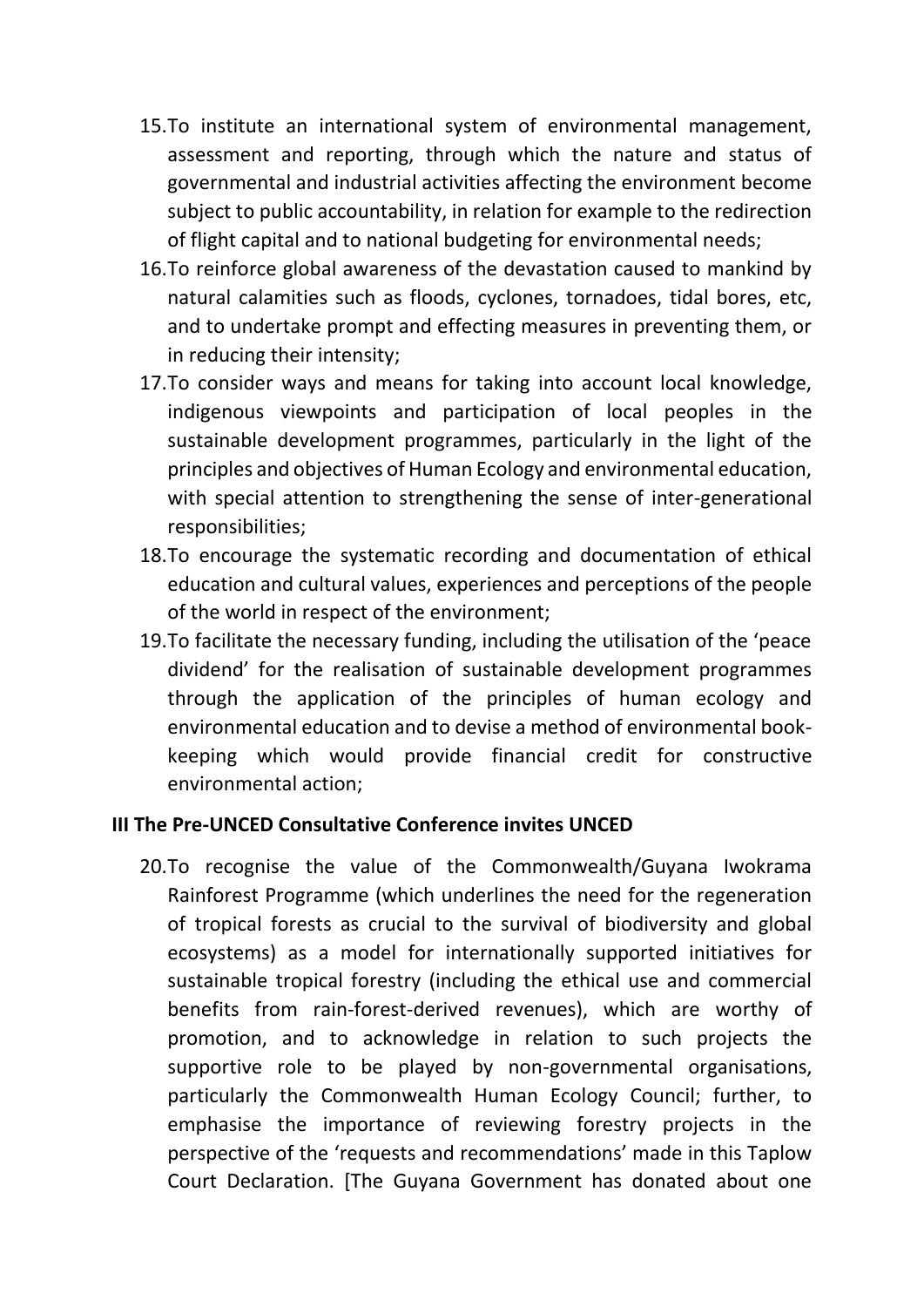million acres of pristine jungle for this project which is based on sound sustainable management and its generosity is applauded.]

21.To call upon the Commonwealth of Nations, with its broad spectrum traversing North, South, East and West and a wide variety of cultural, ethical, ecological and economic interpretations, to develop blueprints for action and operational strategies to achieve a more balanced, fair and successful implementation of developmental political decisions by involving jointly, government bodies and non-governmental organisations in policy planning and implementation of solutions for issues of poverty and improved quality of life and for the sustainable use of natural resources, avoiding pollution and waste.

**Contributors and Participants of the Pre-UNCED Conference at Taplow Court, Buckinghamshire**

| Mr Khalid Al Tajir                 | Merrin Limited, UK                       |
|------------------------------------|------------------------------------------|
| <b>Mrs Daphne Anstey</b>           | Associated Countrywomen of the           |
|                                    | World                                    |
| His Excellency Chief Emeka Anyaoku | of<br>the<br>Secretary General           |
|                                    | Commonwealth                             |
| Dr Andrew Bennett                  | Development<br>Overseas                  |
|                                    | Administration, London                   |
| <b>Professor David Bennett</b>     | National University, Australia           |
| Mr CI Betton                       | Burmah-Castrol plc, UK                   |
| <b>Mr Trevor Blackburn</b>         | Commonwealth<br>Veterinary               |
|                                    | Association, UK                          |
| <b>Mr Karsten Borch</b>            | Demerara Timbers, Guyana                 |
| <b>Mr Richard Bourne</b>           | Division<br>Adviser,<br><b>Economics</b> |
|                                    | <b>Commonwealth Secretariat</b>          |
| <b>Mr Ed Burnstick</b>             | Representing Indigenous Peoples of       |
|                                    | Canada                                   |
| <b>Miss Freda Burrows</b>          | The Green College, UK                    |
| <b>Mr Richard Causton</b>          | President, Soka<br>Gakkai<br>Vice        |
|                                    | International                            |
| <b>Mr Charles Charvet</b>          | Simmons and Simmons, UK                  |
| Professor D P Chattopadhyaya       | Former Governor of Rajasthan, India      |
| Dr Saadia Chishti                  | Chair of the Commission for Women's      |
|                                    | University, Pakistan                     |
| <b>Mr Michael Clarkson</b>         | Simmons and Simmons, UK                  |
| Mr Peter De la Cour                | The Green College, UK                    |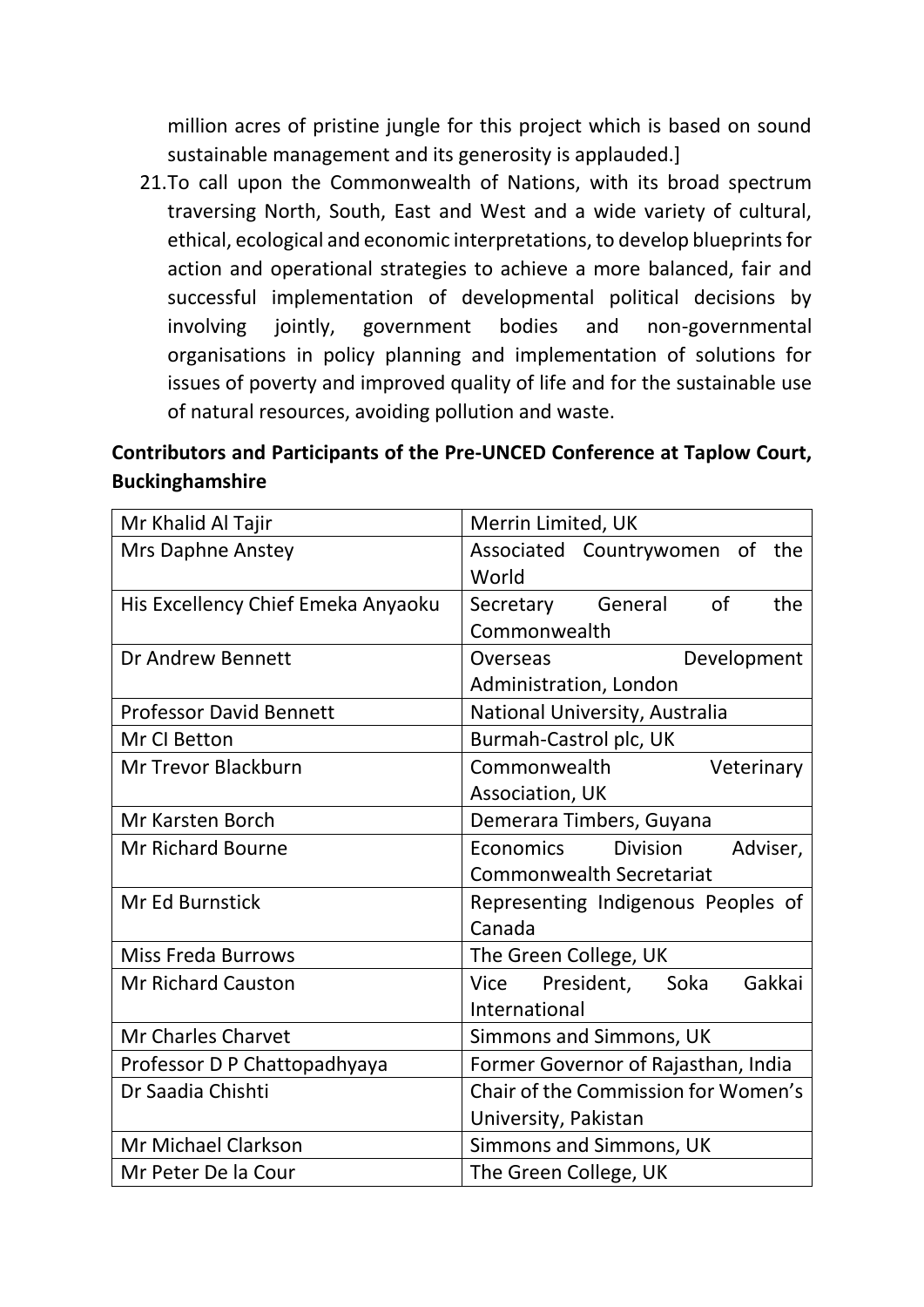| Mrs Janet Croucher               | Demerara Timbers Ltd, UK                  |
|----------------------------------|-------------------------------------------|
| Mrs Zena Daysh                   | Executive Vice<br><b>The</b><br>Chairman, |
|                                  | <b>Commonwealth Ecology Council</b>       |
| Mr Stephen Dear                  | Soka Gakkai International                 |
| Mr James Delap                   | of<br>Trinity College, University         |
|                                  | Cambridge, UK                             |
| Dr John Doornkamp                | Reader in<br>Applied<br>Physical          |
|                                  | Geography, University of Nottingham,      |
|                                  | <b>UK</b>                                 |
| The Rt Hon Lord Ennals           | Adviser, Pre-UNCED Conference of          |
|                                  | <b>Indigenous Peoples</b>                 |
| <b>Ms Denise Ferrier</b>         | Environmental<br>Science<br>Dept,         |
|                                  | University of Stirling, Scotland          |
| Mr John Fowler                   | <b>Commonwealth Secretariat UK</b>        |
| Dr Abdul Ghafoor-Ghaznawi        | Chief of Environmental Education,         |
|                                  | <b>UNESCO</b>                             |
| Dr Conrad Gorinsky               | Foundation for Ethnobiology, UK           |
| Mr Allan Griffith                | Australia                                 |
| Dr David Hall                    | CHEC, UK                                  |
| Mrs Elizabeth Harper             | Guyana High Commission, London            |
| Mr Tom Holloway                  | CHEC, London                              |
| Dr Morteza Honari                | Director, Centre for Human Ecology        |
|                                  | and Health Advancement, University        |
|                                  | of Newcastle, Australia                   |
| Dr Anwar Hossain                 | President, CHEC Bangladesh                |
| Mr Anwar Hussain                 | Bangladesh High Commission, London        |
| Mr Ian Howes                     | Soka Gakkai International                 |
| His Excellency President Desmond | <b>President of Guyana</b>                |
| Hoyte                            |                                           |
| Mr Daisaku Ikeda                 | President, Soka Gakkai President          |
|                                  | (Paper presented on behalf of)            |
| Professor Kenneth Iwogo          | University of Lagos, Nigeria              |
| His Excellency Mr Rajiv MM Karim | High Commissioner for Bangladesh,         |
|                                  | London                                    |
| Dr Yoichi Kawada                 | Director, Institute of<br>Oriental        |
|                                  | Philosophy, Japan                         |
| Mr Simon Keith                   | Commonwealth Association<br>of            |
|                                  | Surveying Land Economy, UK                |
| Mr Ronald Kemp                   | <b>The</b><br>Commonwealth<br>Forestry    |
|                                  | Association                               |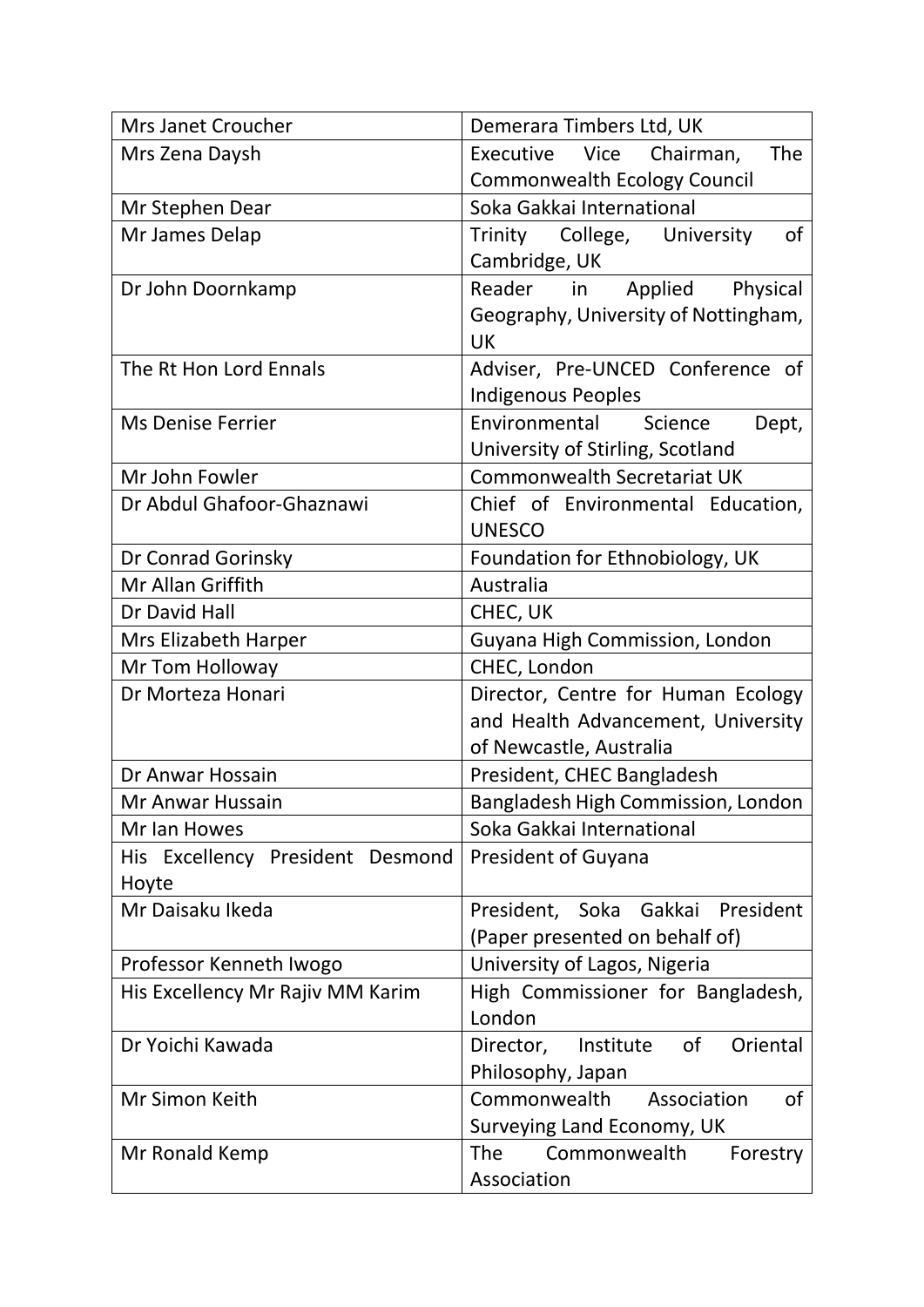| Mr Winston King             | Guyana Natural Resources Agency,     |
|-----------------------------|--------------------------------------|
|                             | Guyana                               |
| Mr David Kingsley           | Kingsley & Kingsley                  |
| Mr H Koseki                 | Soka Gakkai International            |
| Mr Geoffrey Lean            | Environmental Editor, The Observer   |
|                             | Newspaper, London                    |
| Mr David Lister             | CAB International, UK                |
| The Hon David MacDonald MP  | Chair of the Standing Committee on   |
|                             | the Environment, Canada              |
| Mr Kenneth MacLean          | Guyana High Commission, London       |
| Professor Kenneth Magnus    | Dean, University of West Indies,     |
|                             | Jamaica                              |
| Dr Flavio Malta             | President, CHEC Brazil               |
| Mrs Erica Mann              | <b>CHEC Kenya</b>                    |
| Ms Lynne Merrin             | Merrin Ltd, UK                       |
| Mr Tadashi Minai            | Soka Gakkai International            |
| Professor R O Misra         | Centre for Gandhian Studies and      |
|                             | Peace Research, University of Delhi, |
|                             | India                                |
| <b>Mr Alex Morris</b>       | Soka Gakkai International            |
| <b>Mr Peter Morris</b>      | Royal Botanic Gardens, Kew           |
| <b>Professor R Moss</b>     | Representative of the Archbishop of  |
|                             | Canterbury                           |
| Dr Betty Mtero              | National Director, Association<br>0f |
|                             | Women's Clubs, Zimbabwe              |
| Mr C Nascimento             | Demerara Timbers Ltd, Guyana         |
| Professor V Z Newcombe      | CHEC, UK                             |
| Mr John Nowland             | Commonwealth Agriculture Bureaux,    |
|                             | <b>UK</b>                            |
| Dr Letitia Obeng            | CHEC, Guyana                         |
| Mrs Elaine Ogilvie          | Commonwealth Secretariat, London     |
| Mr Rogers W'O Okot-Uma      | Commonwealth Secretariat, London     |
| Mr Eshwar Persaud           | Guyana High Commission, London       |
| Dr V Persaud                | Director, Commonwealth Secretariat,  |
|                             | London                               |
| His Excellency Mr C Pilgrim | Guyana High Commission, London       |
| Mrs Mary Richard            | The Rainforest Foundation, UK        |
| Mr Nigel Roome              | <b>Manchester Business School</b>    |
| Professor Balwant Saini     | University of Queensland, Australia  |